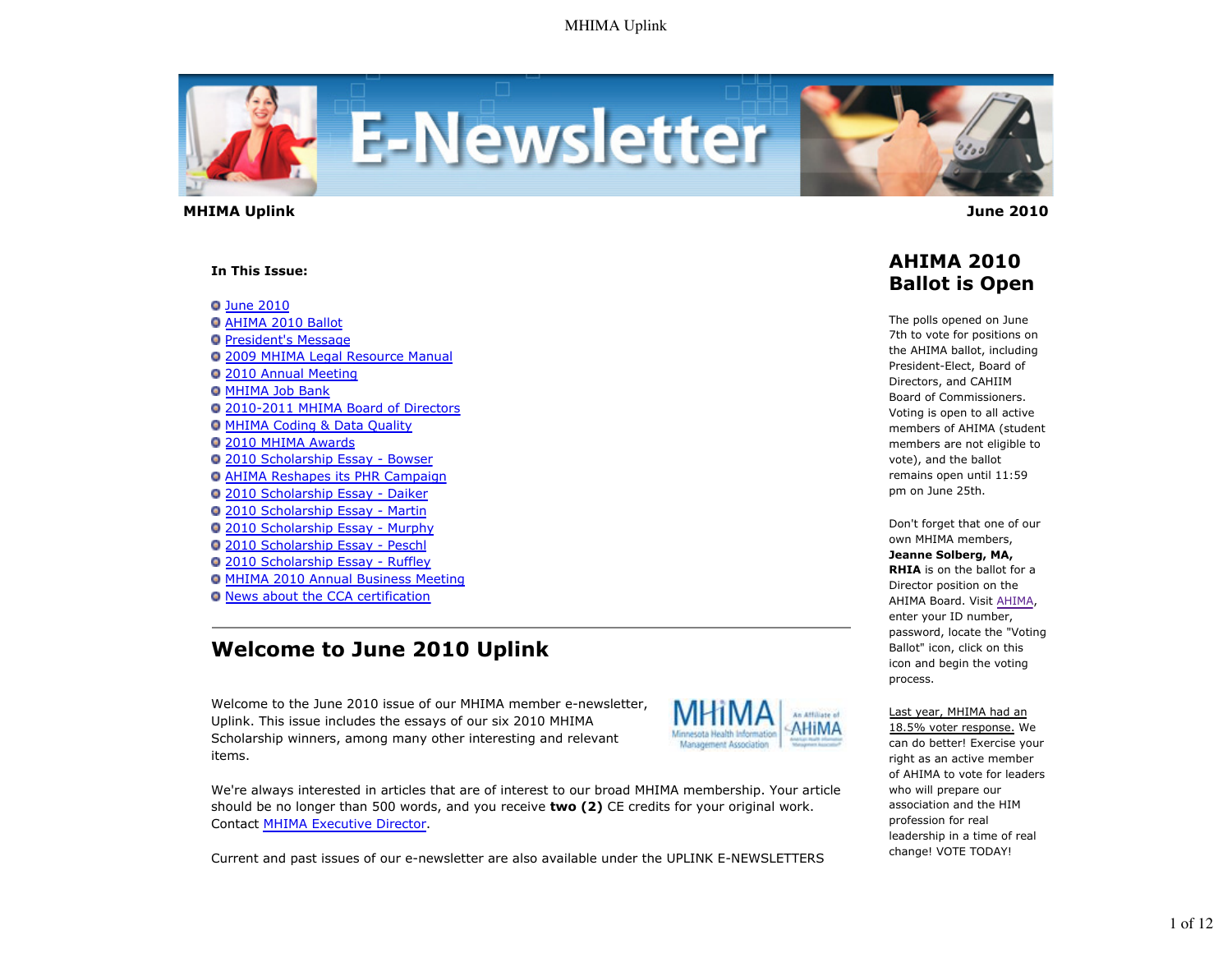button on our MHIMA website.

If you would like to unsubscribe to our Uplink e-newsletter, please contact ExecutiveDirector

# **President's Message**

Steph Luthi-Terry

Summer Greetings! This will be my last message as MHIMA's 2009-10 President. It has been an honor and privilege to serve and work with all of the many members and volunteers of MHIMA. What an outstanding organization of 1800+ members we are. MHIMA has had an incredibly active and successful year.

I've spent some time in reflection over the past several weeks and the rapid passage of time this year as MHIMA President. I am deeply grateful and humbled by the vision, wisdom, and friendship from Diane Larson (Past President), and those who came before her who were always ready and available to provide counsel and support when I reached out. Sue Jensen, your incoming president, has also provided wise counsel, a sense of humor and quick availability 7 days a week.

Our Board of Directors has done a superb job in carrying out an aggressive, long term strategic plan. Last year, the Board made a strategic decision to move from a central office coordinator position to an executive director, filled by Myrna Wells-Ulland. Myrna's experience with MHIMA and other volunteer organizations has provided an opportunity for a fresh approach to our systems and processes, improved our efficiency and MHIMA's visibility. Thank you, Myrna, for all of your support to me and to MHIMA. And finally, a most sincere thank you to all of our volunteer leaders and members, the life-blood of this organization that keeps it dynamic and fresh. I am so enthusiastic and optimistic for the new professionals coming to the HIM career and getting involved in this organization. We are so grateful for your energy and creativity and engagement.

Our 2009-10 "theme" has centered on celebration, and we have had many reasons to celebrate our individual members and our organization. Many of you have heard me talk about the Board having an active succession plan as well as a realistic strategic plan to provide direction and goals to support our mission and vision. A few reasons to celebrate…

- 2009 1st Place recipient for AHIMA CSA Core Service Achievement Awards for Legislative Advocacy.
- 2010 1st Place recipient for AHIMA CSA Core Service Achievement for Coding Education programs.

Wildly successful 2010 annual meeting with a record breaking 555 registrations. Held in conjunction with our annual meeting was a very successful 2010 LTC Community Spring meeting with 108 attendees. 37 vendors participated in the annual meeting with overall positive responses. Annual meeting co-chairs: Danika Brinda & Kristi Lundgren; Megan O'Neill and Angela Trucano. LTC Community Meeting coordinators, Denice Stelly (Louisiana), Michelle Dougherty and Megan O'Neill from MHIMA.

# **2009 MHIMA Legal Resource Manual**

The 2009 Legal Resource Manual remains available



for purchase! This Manual is a complete update of the 2007 version and includes the laws and rules that address the majority of issues that may arise with respect to health information practice. There are many new updates in every chapter. As one member states, "This is truly a valuable resource for anyone that works with health care." It's a compilation of best practices and experience of HIM professionals and the facilities they represent in Minnesota, and it's had extensive legal review.

#### **There will not be another update to the Legal Manual until 2011.**

All HIM Departments should have this Manual in their office for ready reference. It's available on CD only and can be purchased from the MHIMA Store button on the MHIMA website.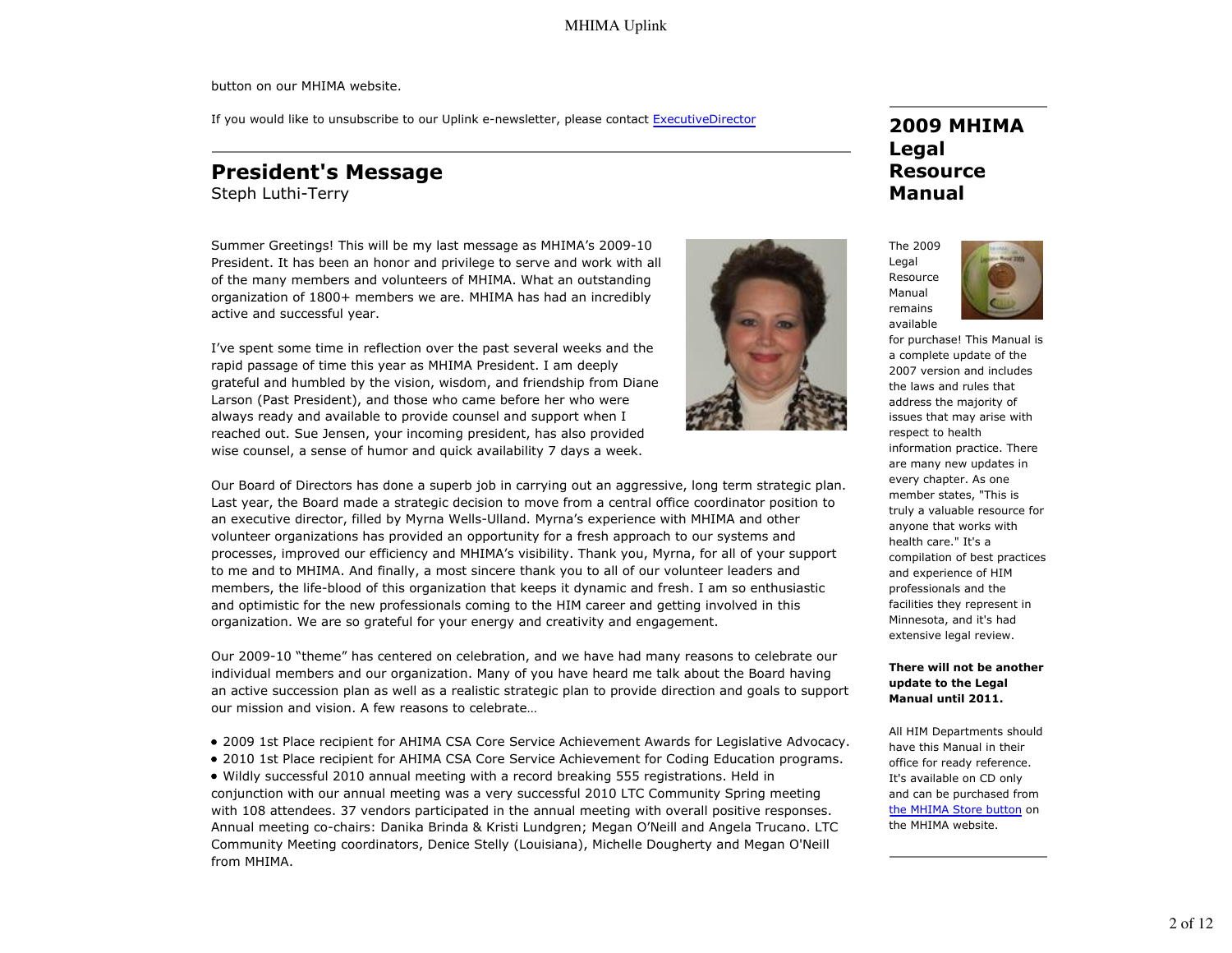- Value added, cost effective webinar educational offerings to members were provided. Topics in release of information (Lisa Kampa), ICD-10 coding (Gina Sanvik), critical access (Sarah Spoon), ARRA (LaVonne Wieland), decision support (Jeanne Solberg).
- AHIMA Coding Excellence seminar coordinated by Gina Sanvik, Brenda Wood and Maxine Weiss.
- Legislative Advocacy and partnership with MHA coalition to successfully defeat SF857 (Diane Larson and Cathy French)
- MHIMA Environmental Survey on the state of electronic medical record adoption in Minnesota which led to the creation of a MHIMA whitepaper of findings (Diane Larson, Steph Luthi-Terry).
- Extraordinarily busy central office and marketing of MHIMA, finalization of contracts for 2010, 2011, 2012, 2013 annual meeting locations (Myrna Wells-Ulland).
- Bringing Dr. Alan Dowling to our annual meeting!
- \$5,000 in scholarships awarded to MHIMA members pursuing their educational goals.
- Support from five corporate vendor/partner relationships: iod, CM Information Specialists, RelayHealth, Perficient, and Universata.

I would be remiss if I did not give a very personal recognition to Carolyn Gaarder, whom I have known my entire professional life. Carolyn and I worked together when we were both much younger. Carolyn must have seen something in "this" 21 year old young woman, relatively fresh out of an HIT program, as she pulled me along, mentored, built my confidence, challenged my status quo attitude and provided encouragement to pursue a BA in HIM at the College of St. Scholastica when the progression program was in its infancy. Carolyn, you are a born educator and mentor – thank you so very, very much!

With a great deal of confidence and optimism for our future, I am humbly passing the MHIMA President's gavel into the very capable hands of Sue Jensen.

# **MHIMA 2010 Annual Meeting Highlights**



MHIMA enjoyed a record-breaking attendance at our recent 75th anniversary annual meeting and educational conference. We welcomed 555 MHIMA attendees to The Northland Inn in Brooklyn Park on April 28-30, 2010.

Your 2010 Annual Meeting Team, led by co-chairs Danika Brinda and Kristi Lundgren, did an outstanding job of securing top-notch speakers

and attending to the myriad of details required to "Celebrate Our Past; Lead Into the Future."

Thanks to the AHIMA LTC Planning Team, Denice Stelly from Louisiana, Michelle Dougherty, and Megan O'Neill, for coordinating an excellent meeting that welcomed 108 attendees, including 44 from across the United States, to the AHIMA LTC Community's 2010 Spring Meeting on April 28-29, 2010, held in conjunction with our Annual Meeting.

MHIMA appreciates the 37 vendor exhibitors for their presence and support at our meeting. And, we

## **MHIMA Job Bank**

Are you seeking a job? Are you an employer looking for a potential employee? Is your facility looking for someone with a skill set of MHIMA members? Be sure to check out the MHIMA Job Bank Network on our website. Here, you'll find information about registering as a "Job Seeker" or as an "Employer". New positions are posted frequently, so check us out often!

**Job Seekers:** There is no fee to register.

**Employers:** Job posting fees are very reasonable and reach all of our MHIMA membership. E-blasts of job announcements are also available.

Click Here to visit the MHIMA Job Bank.

# **MHIMA Coding & Data Quality Coding Roundtable Tool Kits**

The MHIMA Coding & Data Quality Committee has created several toolkits for use by MHIMA members to support coding education and discussion in your facilities and at your regional meetings. There is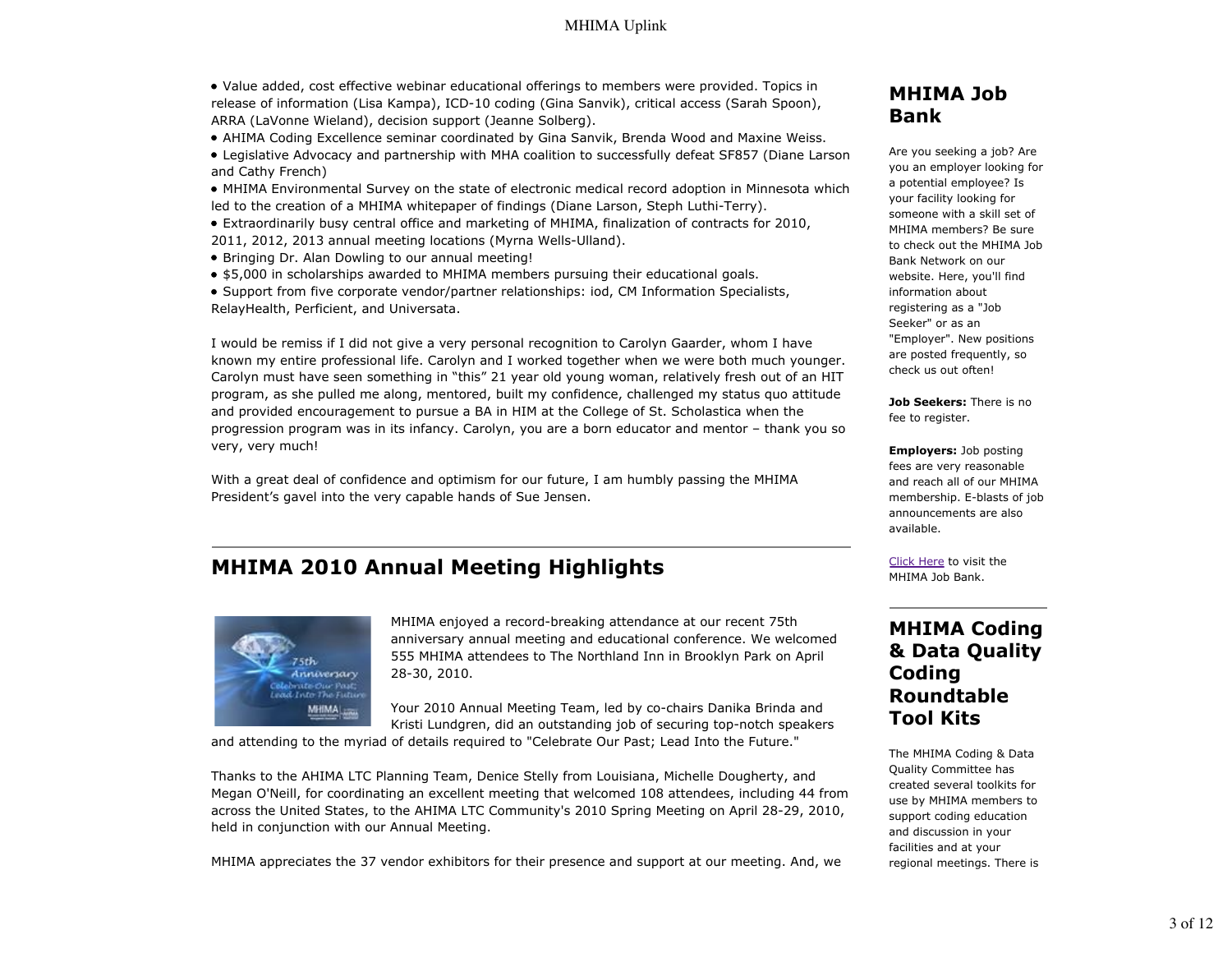#### especially want to thank our **Platinum Meeting Sponsors**

 $\bullet$  iod

- CM Information Specialists
- The College of St. Scholastica

**Anne Tegen, MHA, RHIA, HRM** was named MHIMA's 2010 Distinguished Member and nearly 200 guests enjoyed a Cinco de Mayo celebration in her honor. Congratulations, Anne!

The Scholarship Vendor Premier Gift Fundraising event raised over \$3,000. Winners of the Premier Vendor Gifts were:

- Diane Wolfe, Allina and St. Catherine's Student: iPod Touch from QuadraMed
- Maude Dunbar, RHIT, Anoka Metro Regional Treatment Center: 2011 MHIMA meeting registration from MHIMA
- Elaine Yaggie, RHIA, iod: Southern Living pots and stand from Amphion
- Katie Kerr, RHIA, Kanabec Hospital: Floral delivery from CM Information Specialists
- Rita Wadekamper, RHIA: Twins tickets from Business Data Record Services
- Mindy Maupin, HIM Consulting Services, Oregon: Dragon Speech Recognition software from Nuance

Tracey Kapsner and Kari Sattre appreciate the generosity and creativity of the vendor gifts and the partnership in making our annual meeting scholarship fundraising such a success.

Our not-so-Silent Auction event, coordinated by Joy Schmitt and assisted by Bren Wood, raised more than \$3,000 as well.

Thank you to our conference attendees and members who continue to be so generous in your support for our scholarship fundraising that benefits our future HIM students!

Dr. James Kennedy's coding session on Friday morning was well attended, and was recorded for those who weren't able to hear him in person. This session qualifies for 3.5 CE in clinical data management/clinical foundations. Click Here for a secure on-line request to purchase the CD and all related handouts for \$90. If you were a registered attendee at the MHIMA meeting that included Friday's session, you can purchase the CD for \$15. Contact MHIMA Executive Director for more information.

### **Welcome to our New MHIMA Board of Directors**

MHIMA is pleased to present your 2010-2011 Board of Directors, who assume office on July 1, 2010:

- President: Sue Jensen, RHIT
- President-Elect: Gina Sanvik, RHIA
- Past President: Steph Luthi-Terry, MA, RHIA
- Secretary: Penni Drews, RHIT
- Treasurer: Jean MacDonell, RHIA
- Delegate Director: Janelle Wapola, MA, RHIA
- Delegate Director: Danika Brinda, MA, RHIA

a general "Do It Yourself" PowerPoint tool kit giving you the guidelines to set up a coding roundtable.

Additional tool kits on specific topics that have been developed to-date include Interventional Radiology, E&M, Heart Failure, **newly updated Present on Admission (POA) and Aftercare vs Follow Up.**

All are available on the Coding and Data Quality button on the MHIMA website. Watch for

additional toolkits as they are developed!

And a reminder about your general coding questions: You are encouraged to use AHIMA's Coding CoPs for coding related questions. There is a general coding CoP community for coders as well as several for specific coding areas. These CoPs are a great resource for submitting coding questions and participating in the discussion threads surrounding the questions of others. To participate in these CoPs, Click Here.

### **AHIMA Reshapes its PHR Campaign**

AHIMA is in the process of reshaping and repurposing the Personal Health Record (PHR) campaign. As more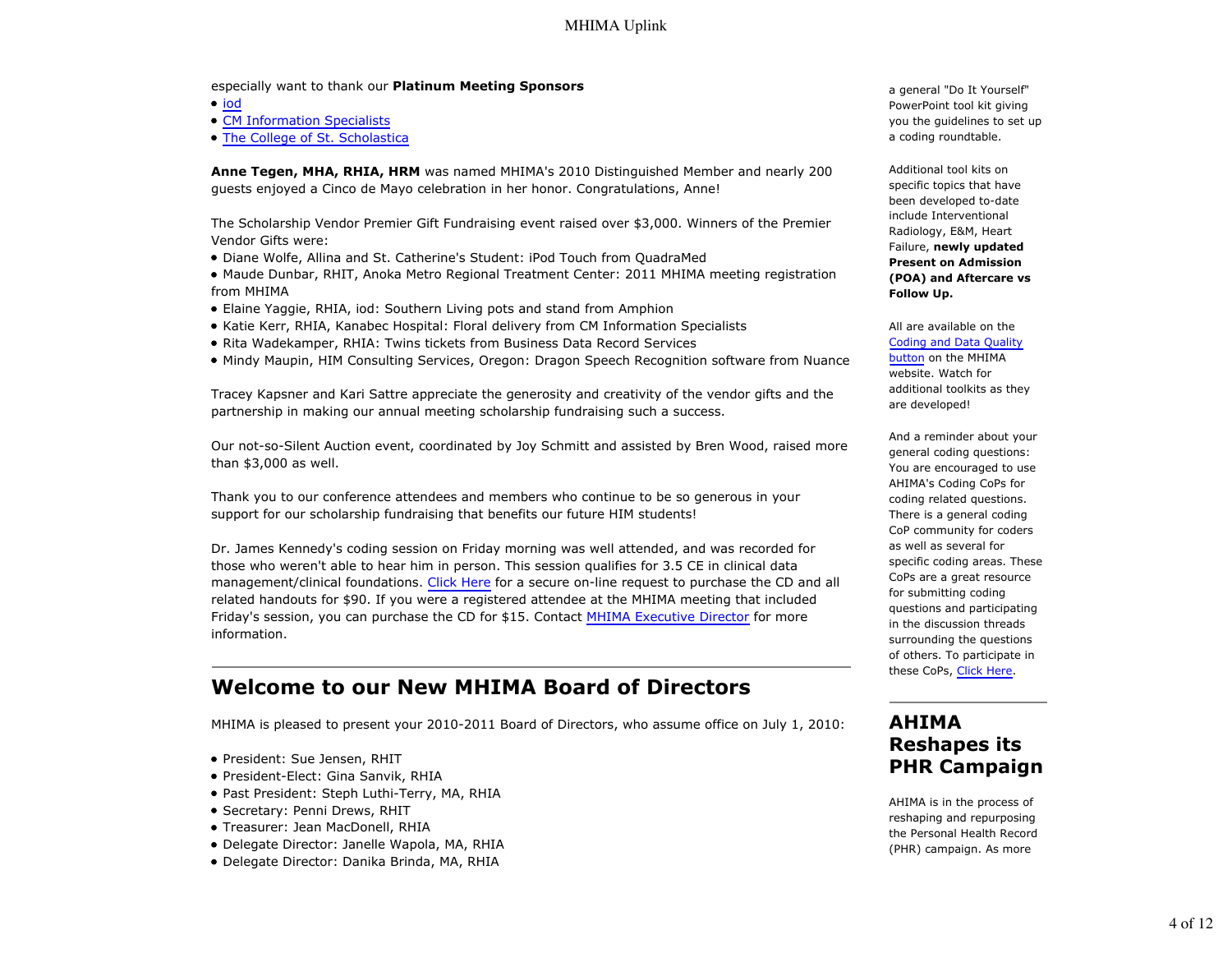- Delegate Director: Cindy Glewwe, MEd, RHIA
- Executive Director: Myrna Wells-Ulland, MS, RHIA

2010-2012 Elected MHIMA Audit Committee:

- Kerri Mesia, MS, RHIA
- Sarah Spoon, RHIA

Thank you to outgoing officers and Board members, who complete their terms on June 30, 2010:

- Diane Larson, MA, RHIA, CHPS (Past President)
- Karen Robey, RHIT (Secretary)
- Stacy Carlson, RHIA (Past Treasurer)
- Colleen Malmgren, MS, RHIA (Delegate Director)

# **2010 CSA Core Services Achievement Awards**

AHIMA has informed MHIMA that Minnesota won the following 2010 CSA Core Services Achievement Awards, which will be presented during the Leadership Conference in Chicago on July 17th:

• First place in continuing education programs relating to Coding

• Third place in continuing education programs relating to HIM practice topics

• Third place in legislative and regulatory advocacy

These awards represent the excellent work done by many, many volunteers within MHIMA during this past year. We'll provide more details about what brought us this recognition in the August issue of Uplink.

# **MHIMA 2010 Scholarship Essay - William Bowser**

### **CCS Program Scholarship Winner, Herzing University**

William Bowser

"How I Will Use This Degree to Advance the HIM Profession"

I was fortunate enough to work at Medica Health Plans for eight years as both a Facility Admission Intake Representative and Claims Analyst. Over the course of those eight years, I came to realize the importance that health information management plays in the health care industry. I also really believe that I can make a difference. My desire to thrive within this industry was the main motivator for strengthening my education in this field.

I am aware of the high demands and expectations of the medical field. I also know that I possess the drive and aptitude necessary in order to make this my life-long vocation. My MBIC diploma,



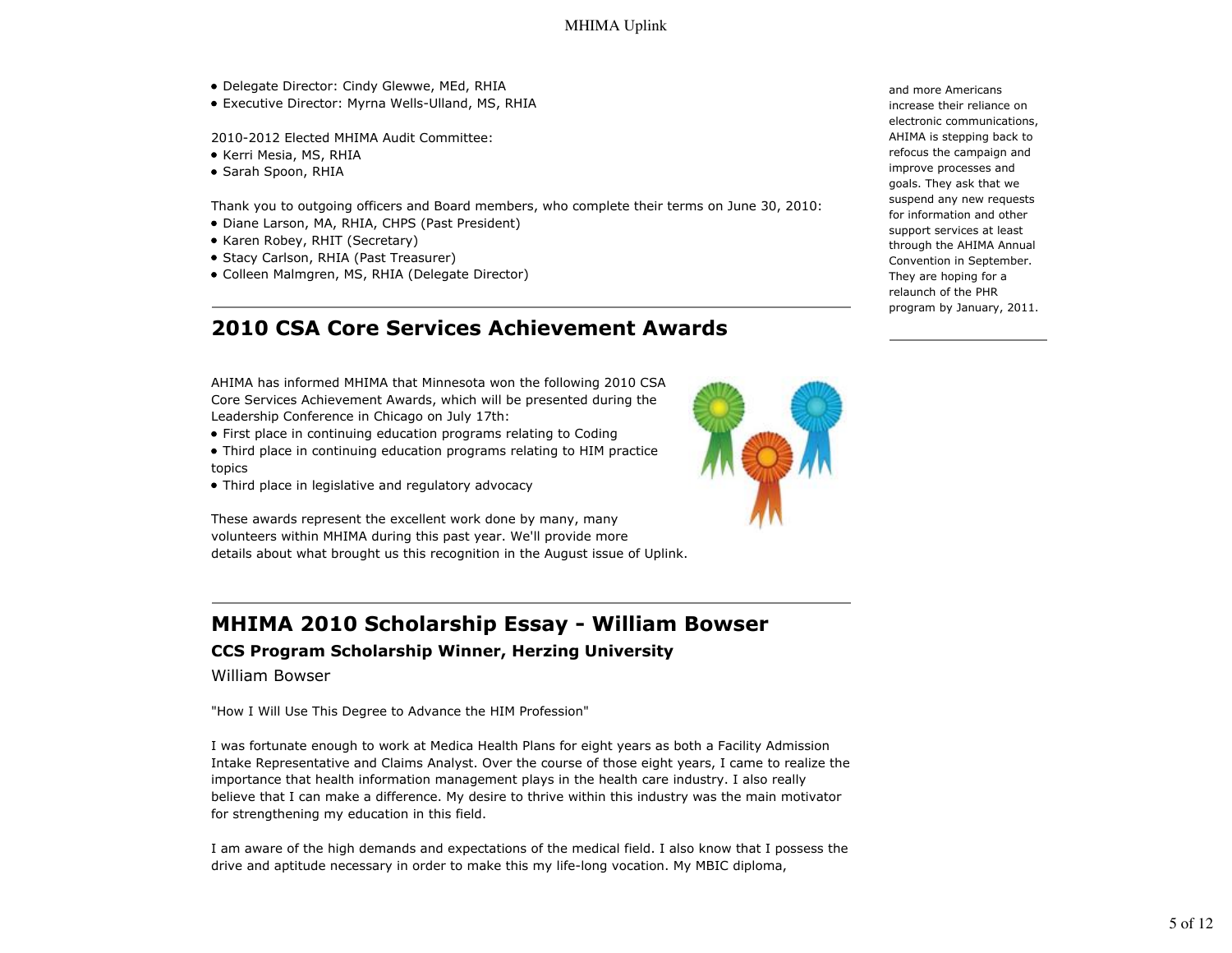certifications, and my strong and relevant skills will put me in an ideal situation so that I can pursue, meet and surpass my vocational goals with confidence and self-assurance. One of these goals is to play an active role in Health Information Management.

It is my belief that the 2013 coding conversion will create a wealth of opportunities for coders, billers and IT professionals. There will be an ever-increasing need for health care specialists with our credentials to be involved with data analysis, research, compliance, reporting, accreditation and enhancements.

I researched potential career paths for many months. I learned that the increasing demand for competent and experienced coders and billers will put me in a highly marketable and advantageous situation with potential employers. In order to reach this goal, I must be driven and focused so that I am able to explore any advancement opportunities that come my way. Education is the most important factor of this pursuit. My education and academic experience as a whole is the key that will open the doors to my professional success. I am determined to follow a four-year academic plan that I have created for myself. I will be receiving my MBIC diploma and AAS degree in June. I will also be pursuing my UNIX certification once I have received my MBIC diploma and CCS and RHIA certifications in order to further expand my skill set and substantially increase my marketability.

I plan to play an influential and integral role with respect to the integrity and efficiency of the billing and coding profession. I will begin an MBIC externship in April at the VA Hospital. I see myself suited for the challenging and dynamic work of a cardiac care unit. This would be an intriguing opportunity since it would require a welcome return to academia in order to obtain advanced medical knowledge. I also have a person interest in cardiac care since it has affected many of my family members.

It was imperative that I impose realistic yet quite specific expectations upon myself if I was going to seriously engage in any academic pursuits or career changes. It was also imperative that the degree, diploma or certification that I would receive would result in a mentally demanding and diverse career that would require frequent education and the opportunity to fast-track my career if I so desire. Job security is essential. It is also very important that I secure a career in a well-established industry that can reliably offer sustainable employment throughout the duration of my career. Another critical factor in my decision to return to academia is that I am a person who is now at the midpoint of their professional career. As I grow older, the jobs that I may desire may be more and more difficult to secure. Ultimately, education gives people an edge in the workplace and enhances their marketability.

# **MHIMA 2010 Scholarship Essay - ChunAh (Chunny) Daiker**

### **RHIT Program Scholarship Winner, Rasmussen College, Brooklyn Park** ChunAh (Chunny) Daiker

"How I Will Use This Degree to Advance the HIM Profession"

I have been working in the healthcare field for over the last five years in an entry level position.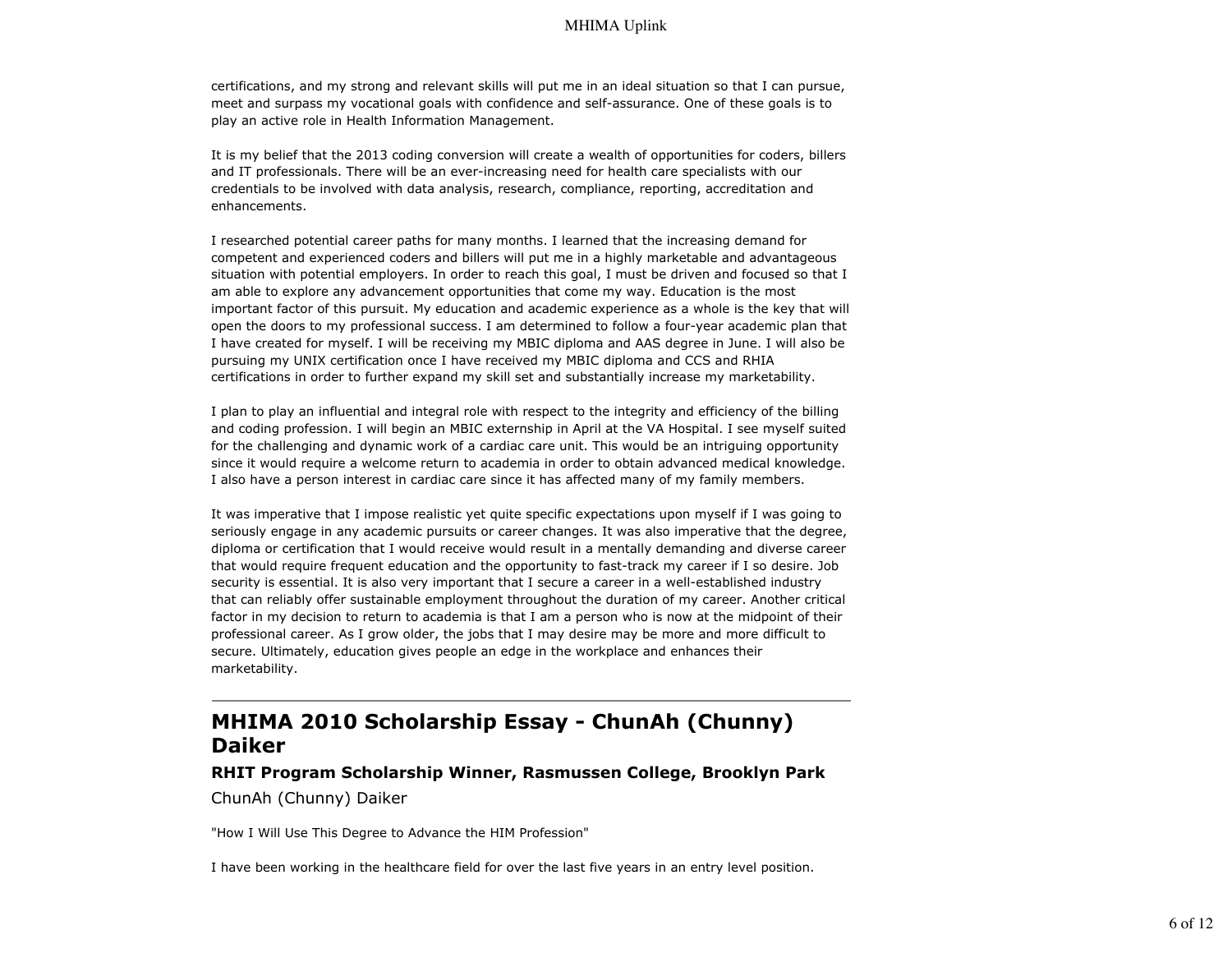During this time, I realized I wanted to do more, learn more, and be in a more challenging position which has attracted me to the Health Information profession. What fascinated me to the Health Information Management field was the positive impact the profession had in the daily lives of many in the community. Health information management professionals are held in high regard and have been described to "play a critical role in the delivery of healthcare in the United States through their focus on the collection, maintenance, and use of quality data to support the information-intensive and information-reliant healthcare system" (LaTour & Maki, 2010). With that being said, I hope to be a part of that critical role and be a leader in the HIM field one day.

It is no surprise with the increasing use of electronic health records, more educated health information professionals will be needed to complete the new responsibilities associated with electronic data management. With billions of dollars already committed by the government, the future of health information technology has yet to be determined. For those like myself who are entering the HIM field, the challenge of the coming years will not be the technology; but instead will be managing digital health information including, but not limited to, the information content of electronic health records. My career goal will be to use my HIM degree to purposefully carry out this mission and oversee its success wherever I am working. I hope to advance the field by making integration of HIM and IT departments more compatible and user-friendly. My true passion for the profession will not only be measured by how invested I will be in my future career, but also to the community, the patients I serve, and to the future generations of HIM professionals. I hope to be in a position to encourage and support the attitudes of HIM professionals and uphold the integrity of the field that continues to grow.

# **MHIMA 2010 Scholarship Essay - Kathryn (Kae) Martin RHIT Program Scholarship Winner, Rasmussen College, Eagan**

Kathryn (Kae) Martin

"How I Will Use This Degree to Advance the HIM Profession"

One of the best ways to advance the HIM profession is by increasing the numbers of those seeking an education in the profession. One of the goals I would like to work on after gaining my degree is to develop a promotional campaign sponsored by MHIMA to publicize and generate interest in this field. I would convene a team of volunteers who would work together to develop an effective, do-able promotional plan. Hence, my essay is merely suggestive.

My campaign would invite others to consider Health Information Management as a career choice. It would be an exciting challenge to create a promotional campaign to boost interest in the HIM profession, because, remarkably, many people have not heard of it. The slogan of the campaign would be "Health Information Management: People and Information Making a Difference." The target audience would involve high school students, college students and, particularly, women like me, who are pursuing a second career in life due to divorce or other reasons. The campaign would attempt to motive the target audience to answer the question, "Why should I choose Health Information Management as a career?" The campaign's text outline would mirror the acronym used by the profession, H-I-M, with each letter introducing an interesting narrative.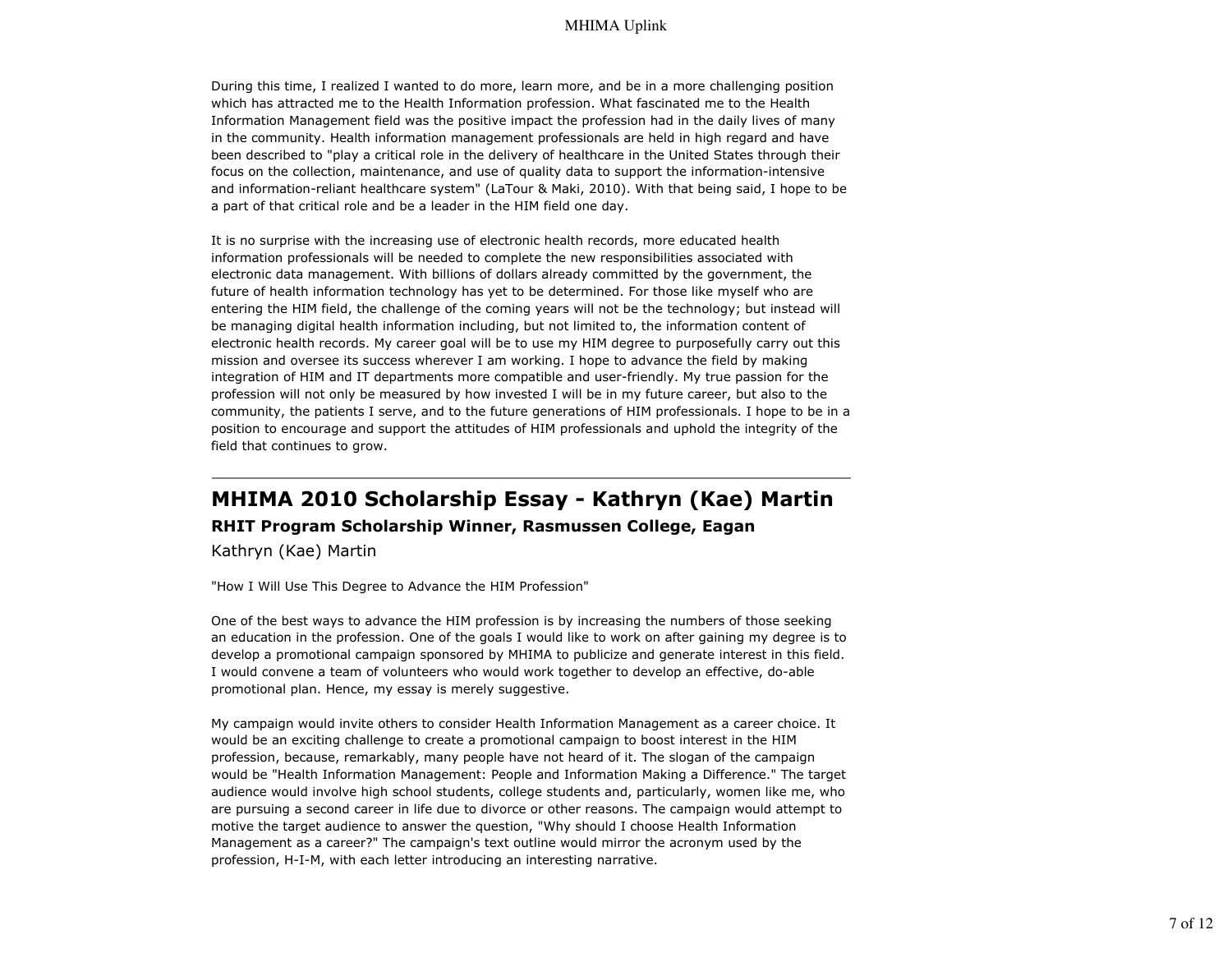Kick-off for the campaign would be during national HIM week, November 7-13. It would include having HIM professionals speak during career-day events at high schools; having HIM professionals speak and participate in college job fairs; developing a 30-second commercial spot to run on television, radio, and social media such as YouTube; writing press releases and getting articles published in newspapers; and developing a marketing piece such as a brochure. The following narrative would be incorporated into each kind of promotion:

**H - Healthcare.** Providing the best possible care for patients is what it's all about. As a coding professional, you play a role in the continuum of care through the reporting of accurate codes, promoting patient privacy as mandated by laws such as HIPAA, and applying the highest ethical standards in every aspect of your work.

**I - Innovation.** It's an exciting time in the world of health information management. Technological advances are swiftly moving our industry into the 21st century. The advent of the Electronic Health Record has enabled health information to be processed more efficiently, accurately, and faster than ever. Improvements in nomenclature languages, such as ICD-10-CM, are being introduced to allow medical codes to be as specific as possible. Other technology such as the implementation of Health Level 7 is making it possible for different systems to communicate with each other.

**M - Meaningful.** Meaningful work is important to all of us. As a Health Information Management professional, you will be in a field in which you can use your education, skills and expertise to your full potential. It's a field in which your contributions are recognized. There are job opportunities in medical facilities, government agencies, insurance companies and more. Whatever you choose, you will be part of a team that makes a difference in healthcare.

# **MHIMA 2010 Scholarship Essay - Gina Murphy RHIT Program Scholarship Winner, SUNY College of Technology - Alfred**

**State**

Gina Murphy

"How Will I Use This Degree to Advance the HIM Profession"

I didn't start out my career in healthcare. I thought I needed to be different from my mother and two sisters, who all chose healthcare for their life's work. I chose to be different by going into business, marketing to be exact. It seemed like the thing to do at the time. Funny thing, though, I never really knew what I wanted to do with that marketing degree; something I would have a passion for. As the years went by, I realized that maybe the healthcare field would have fit me after all. Problem was, I was in my forties now with a family to raise, so the thought of going back to school seemed a little frivolous and out of reach. Besides that, I didn't know what area of healthcare I'd really like. Did I want to get into beside care at this point in my life?

After several months of soul-searching in a dead-end job that I had a feeling was about to be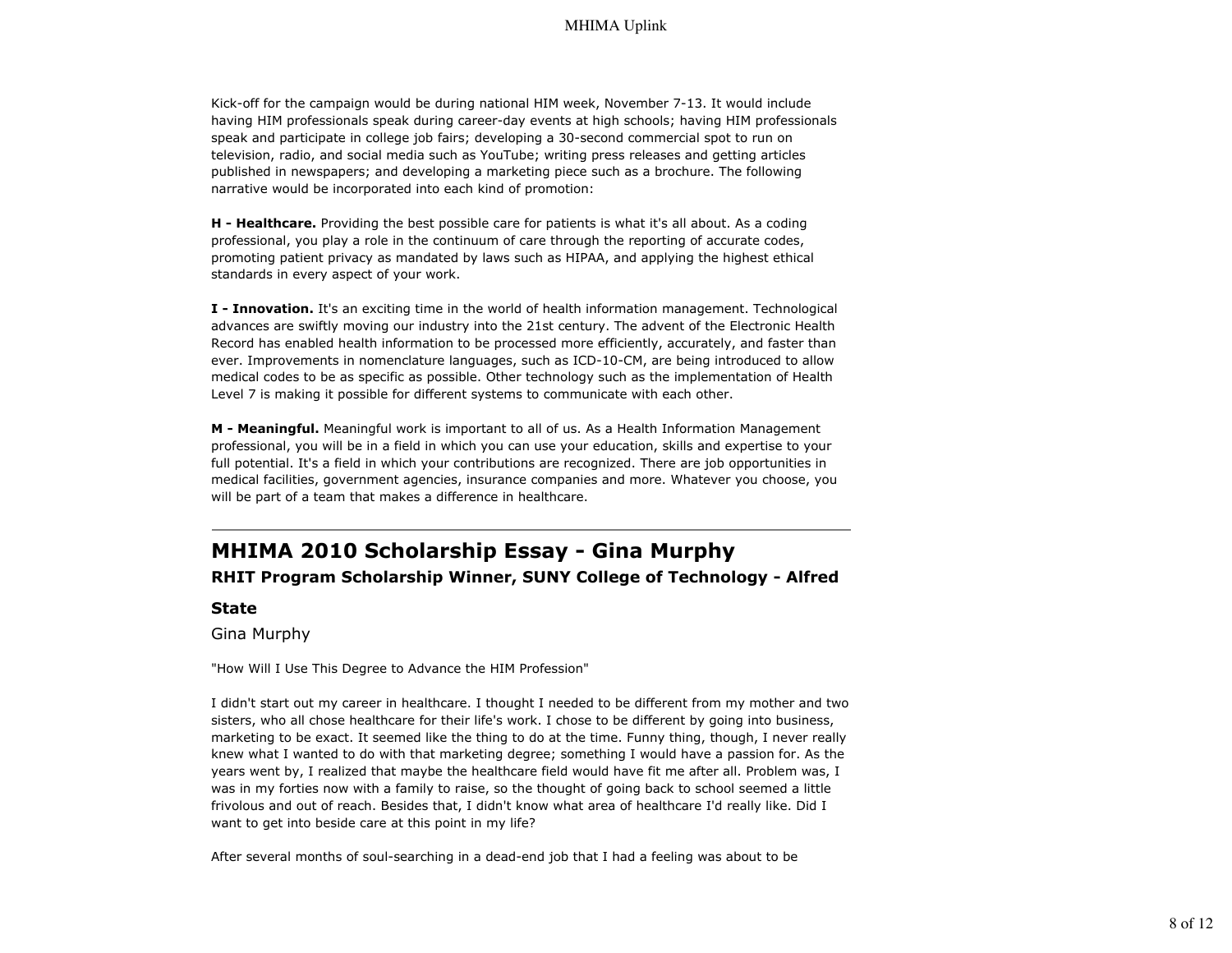eliminated anyway, I decided to figure out what I wanted to do when I grew up. What did I have to lose? With all the online options for schooling, maybe I could find a way to make it work. I'd always been fascinated by a close friend's impressive career. She is an RHIA. I've also been affected by cancer. Not myself, thankfully, but I have lost several people in my life to cancer. I really longed to be in a career that meant something. I stumbled across something called a "certified tumor registrar." The light bulb went on. Hours of research combined with several interest assessment tests and a long talk with my RHIA friend/mentor and my mind was made up. That was in the summer of 2008.

Flash forward to now, February 2010. I am less than three months from graduating with my associate's degree in HIT. The time has flown by. I want to code initially and sit for my RHIT certification. Then, I plan on enrolling in a program to become a CTR. I want to immerse myself in the fight against cancer.

Has there been a more exciting time to be getting into this field? ICD-10, the healthcare reform debate, EHRs, PHRs, the list goes on. It will be interesting to see if the conversion to ICD-10 does indeed trigger the retirement of many experienced coders. There is no doubt we will see great upheaval in the coming months and years.

I am also interested in educating future coders. I appeciate all of the mentoring I have been given and I want to give back. I was fortunate enough to be asked by my coding professor, who is also a published author, to possibly assist in reviewing her textbooks and ancillary products. We are currently awaiting a project where I can get my feet wet and be of assistance to her.

Another experience, this time a little less positive, has convinced me that i want to help future coders. Being in my last semester, the time has now come for me to intern. I was so excited to be placed. The problem is, I wasn't placed. None of the facilities contacted would or could take me. I am now doing my two interships as virtual interships through my school. I trust I will get a great experience nonetheless, but I am disappointed to lose that chance to really be hands-on in a facility. Something needs to change if more and more students are not getting placed. How can we continue to advance the profession if we don't help the ones just starting out? Someday, I will be in a position to mentor new HIT professionals and I plan to do all I can to make internships happen.

In closing, I want to thank all my mentors in the field and others who have allowed me to interview them about their careers. I especially want to thank my supportive husband and two daughters, who have sacrificed much to help me make this happen. Thank you for the opportunity to tell my story.

# **MHIMA 2010 Scholarship Essay - Brenda Peschl**

#### **Master's Program Scholarship Winner, The College of St. Scholastica**

"How I Will Use This Degree to Advance the HIM Profession"

The College of St. Scholastica's Health Information Informatics Management Master's program I am soon to complete, has given me context to the functions of a Health Information Management (HIM) department. I now have the background and a strong sense of how HIM professionals are vital to the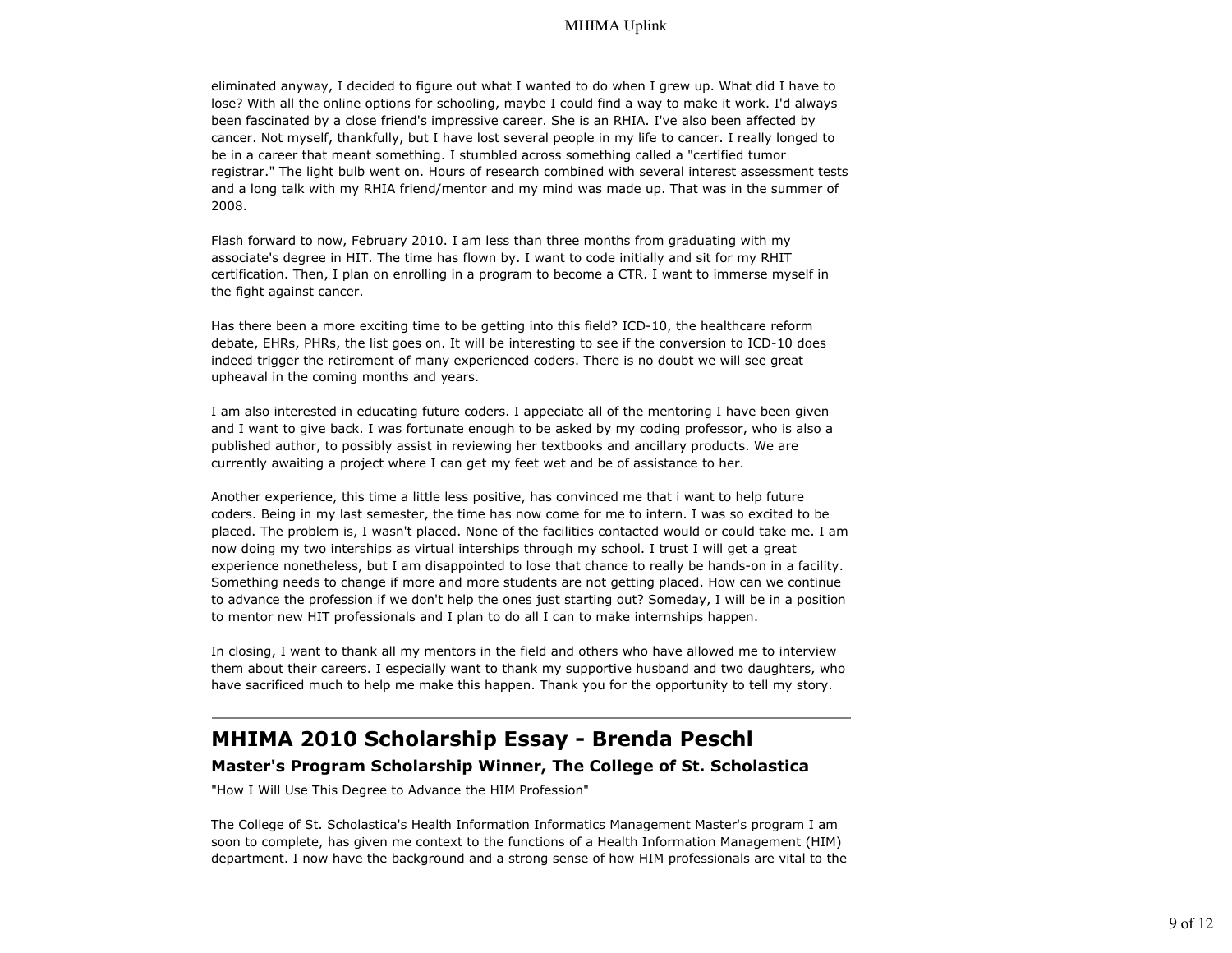changes to providing health information in a useable secure form in the future. I have gained confidence as I have learned and struggled through various aspects of learning about the laws and needs of the American health care system. I will be able to use my degree to advance my career into a position of decision making and influencing facility decisions.

I believe as you progress in your career, you should look for a way to give back. I am capable of teaching and presenting information and will take every opportunity to do just that. I hope to teach online courses someday. I also see myself presenting information in HIM organizations.

In Minnesota, we are in the middle of a unique situation with all the major hospitals using the same vendor for our EHRs. There is an organization that I currently belong to, the Minnesota Epic User Group (MNEUG), and from that organization I am a member of the Health Information Management Special Interest Group (HIM SIG). This is an incredible opportunity to listen and work through issues the HIM departments are struggling with as they implement their EHRs. In this group of experienced HIM professionals, the competitive nature of rival healthcare facilities fades and solutions are shared through thoughtful discussions of topics. As federal and state laws change, the group is allowed to discuss and plan for the changes to the EHR. Together, we can influence changes to the product we all have chosen to use. It is through this open organization that trust has developed and allowed the transfer of patient information across healthcare facilities within the state. As stimulus monies from the federal government have opened the EHR to rural communities and continue to do so, Minnesota can and will influence how medical information is used throughout the United States.

I see the MHIMA organization as an organization which can influence the political decisions of the State of Minnesota. I am currently only a student member but once I have my degree, I see that participating in the work this organization does could set the stage for developing the HIM portion of a statewide Regional Health Information Organization (RHIO). When the country sees our success, the structure can roll out to other states. This is how I see my degree will help to influence the HIM profession.

### **MHIMA 2010 Scholarship Essay - Deborah Ruffley**

### **CCS Program Scholarship Winner, Herzing University**

Deborah Ruffley

"How I Will Use This Degree to Advance the HIM Profession"

When I began my education at Herzing University, I had no idea what to expect. I knew I would be one of the older students; I was worried that I wouldn't be able to keep up. But, as I settled into the classroom last September for my first coding class, I realized that age was not a factor when it came to medical coding. That's when the world of Health Information Management was opened to me, and I felt that I had finally arrived.

As soon as we began diagnosis coding from the ICD-9, we were told that the book we were using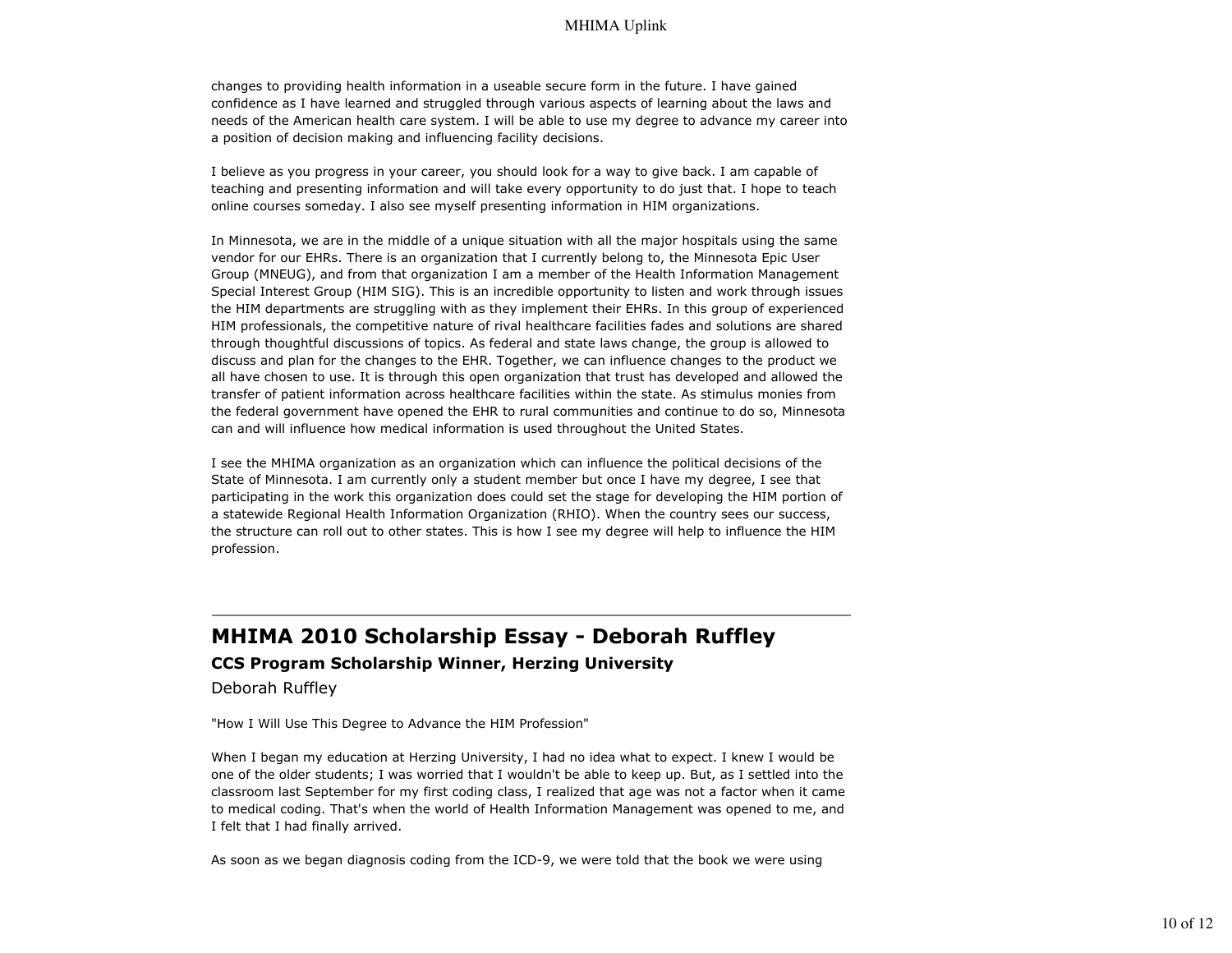was soon to be replaced. The ICD-10 release in 2013 will bring huge changes to many areas of health care, along with the associated challenges. Coding students entering their profession at this time were ensured several years of upheaval as diagnostic and volume 3 procedure codes are stretched to a seven-digit format. We did, however, have several advantages as new coders. We would be well-trained in advance ofd the change, yet be flexible to adapt to the new format. We didn't have many years of ICD-9 coding to un-learn. And, upheaval aside, it may well be the perfect time to enter the medical coding profession, as some existing coders may seek early retirement before the change occurs. That means more opportunities for us!

I have found great satisfaction while performing both ICD-9 and CPT coding. I bring to the profession a genuine love of problem solving, as well as an obsession for detail. It is my hope that as my skills improve, I will better be able to identify and correct coding errors. To that end, I feel that I can contribute toward the 2013 conversion, assisting in the areas of training, facilitation, and the large amount of clean-up that is sure to occur.

It is an exciting time to be a coder, and I can't wait to start. Change is on the horizon for Health Information Management, and I look forward to being a part of it. I plan to take my knowledge into the workplace and perform my new skills with accuracy and specificity; all the time preparing for the exciting times just ahead.

### **MHIMA 2010 Annual Business Meeting**

The MHIMA annual business meeting was conducted on Thursday morning, April 29, 2010, at The Northland Inn. President Steph Luthi-Terry recognized and thanked the MHIMA individuals involved with volunteer leadership during the past year, and reviewed the status of our annual strategic work plan. Also included in the annual business meeting agenda:

- a revision to the MHIMA Bylaws, which was approved
- the annual report of the Treasurer was received
- the 2010 MHIMA Scholarship recipients were recognized
- Anne Tegen, MHA, RHIA, HRM was awarded the 2010 MHIMA Distinguished Member recognition.

The extensive revisions to the MHIMA Bylaws had previously received considerable debate at the Board level, and were approved by AHIMA prior to presentation for approval at the annual meeting. Bylaws revisions had been posted to the Minnesota CoP and to the members-only link on our MHIMA website for member review and consideration. During the presentation of the Bylaws revisions at the meeting, it became apparent that MHIMA can improve the process for individuals to submit discussion/clarity/motions in writing to the chair. Angela Jackson, MHIMA past delegate director, has offered to assist the Board in the development of a communication tool to facilitate this process. MHIMA will also consider the appointment of a Parliamentarian to assist us in future annual meeting proceedings.

# **AHIMA's CCA program accreditation**

AHIMA recently announced tht the National Commission for Certifying Agencies (NCCA) has granted